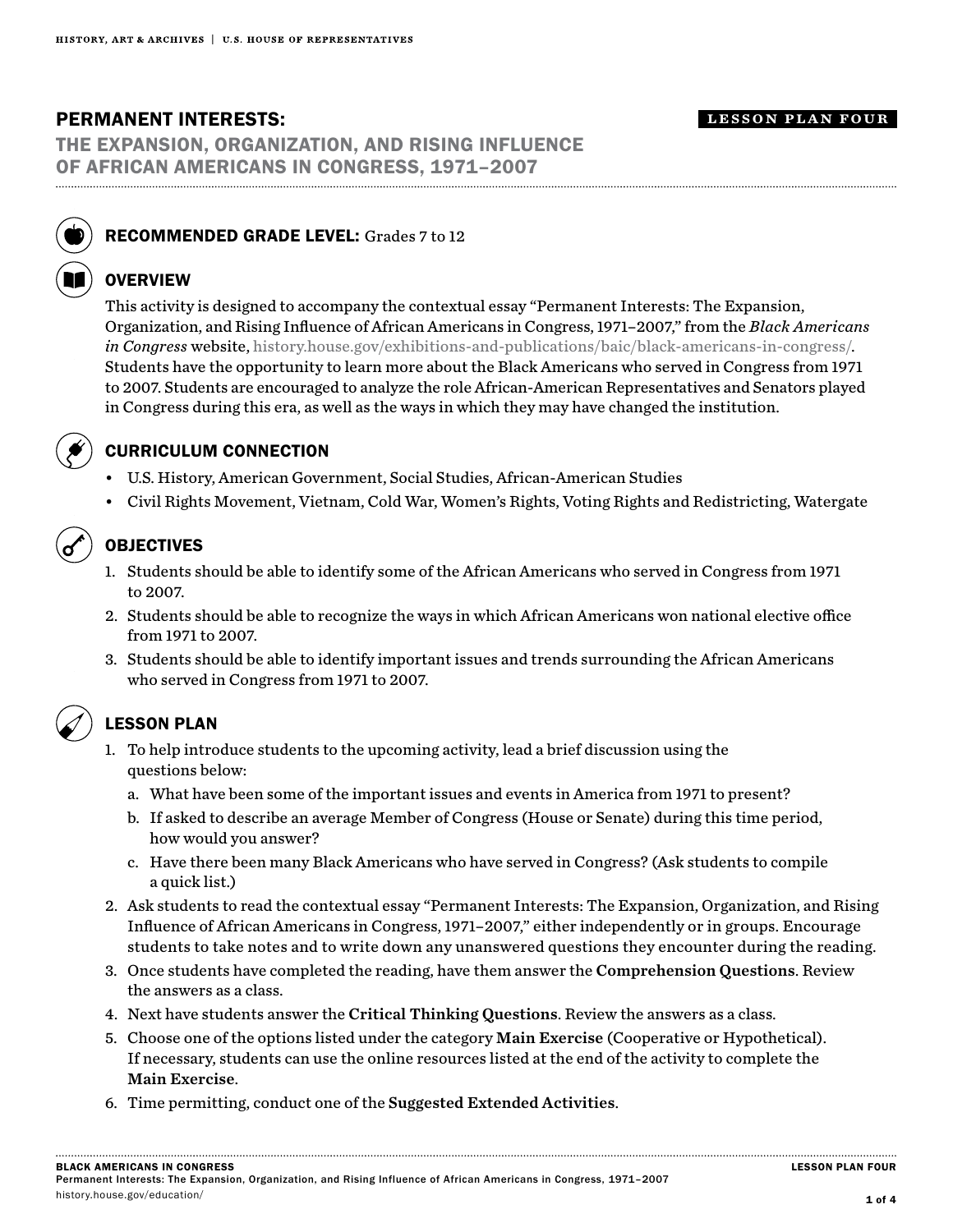

# COMPREHENSION QUESTIONS

ON THE SURFACE

- 1. What year did black Members of Congress form the Congressional Black Caucus? Why did this mark an important milestone?
- 2. Who and when was the first African-American woman elected to the Senate? Generally, what role did African-American women play in Congress during this period?
- 3. What role did the Voting Rights Act of 1965 (and its subsequent extensions) play in African Americans' efforts to win election to congressional office? What background did individuals from this era have in state and local politics—and did it differentiate them from other generations of blacks in Congress?
- 4. What were some of the major legislative issues affecting African-American Members during this era?
- 5. How did African Americans fare in achieving leadership positions in this era? Provide two examples.
- 6. Name two factors that contributed to the rapid rise in numbers of African Americans in Congress during this period.
- 7. Describe one instance in which black Members differed over a bill or major national issue debated in Congress.



# CRITICAL THINKING QUESTIONS

DIGGING DEEPER

- 1. How do you think the civil rights movement of the 1950s and 1960s contributed to changing the role of African Americans in politics in the late 20th century? Provide two examples to support your answer.
- 2. What effect did the creation of the Congressional Black Caucus (CBC) have on African Americans' experience within the institution of Congress? How did the CBC change the nature of the national debate on issues important to Black Americans?
- 3. Did African-American Members of this era typically work within the prescribed traditions of Congress or did they challenge the system? Use evidence to support your answer.
- 4. Compare and contrast the congressional careers of any two former African Americans who served during this period. (Make sure to discuss tenure, legislation, committees, and basic background such as the district or the state in which each individual served.)
- 5. What do you think was the single most important advancement for African Americans in Congress during this period? Explain your answer.
- 6. Discuss and explain some of the long-term trends and short-term factors that contributed to black candidates' success during the 1992 elections.
- 7. Despite the fact that three Black Americans served in the U.S. Senate during this era—no more than one has served in that chamber at any given time. Why do you think African Americans' participation in the Senate has lagged that of their counterparts in the House—and lagged that of other groups who made considerable inroads in the Senate during this era, such as women?
- 8. Reflecting on the differences between black Members of Congress in the mid-20th century and their successors, William (Bill) Gray III of Pennsylvania once observed: "Many of the [early] Black Caucus members came out of the heat of the civil rights struggle. We have a group of new members whose strategies were shaped in the post-civil rights movement—who use leverage within the system. We see ourselves not as civil rights leaders, but as legislators . . . the pioneers had made it possible for us to be technicians." Do you agree with Gray's assessment? Explain your answer.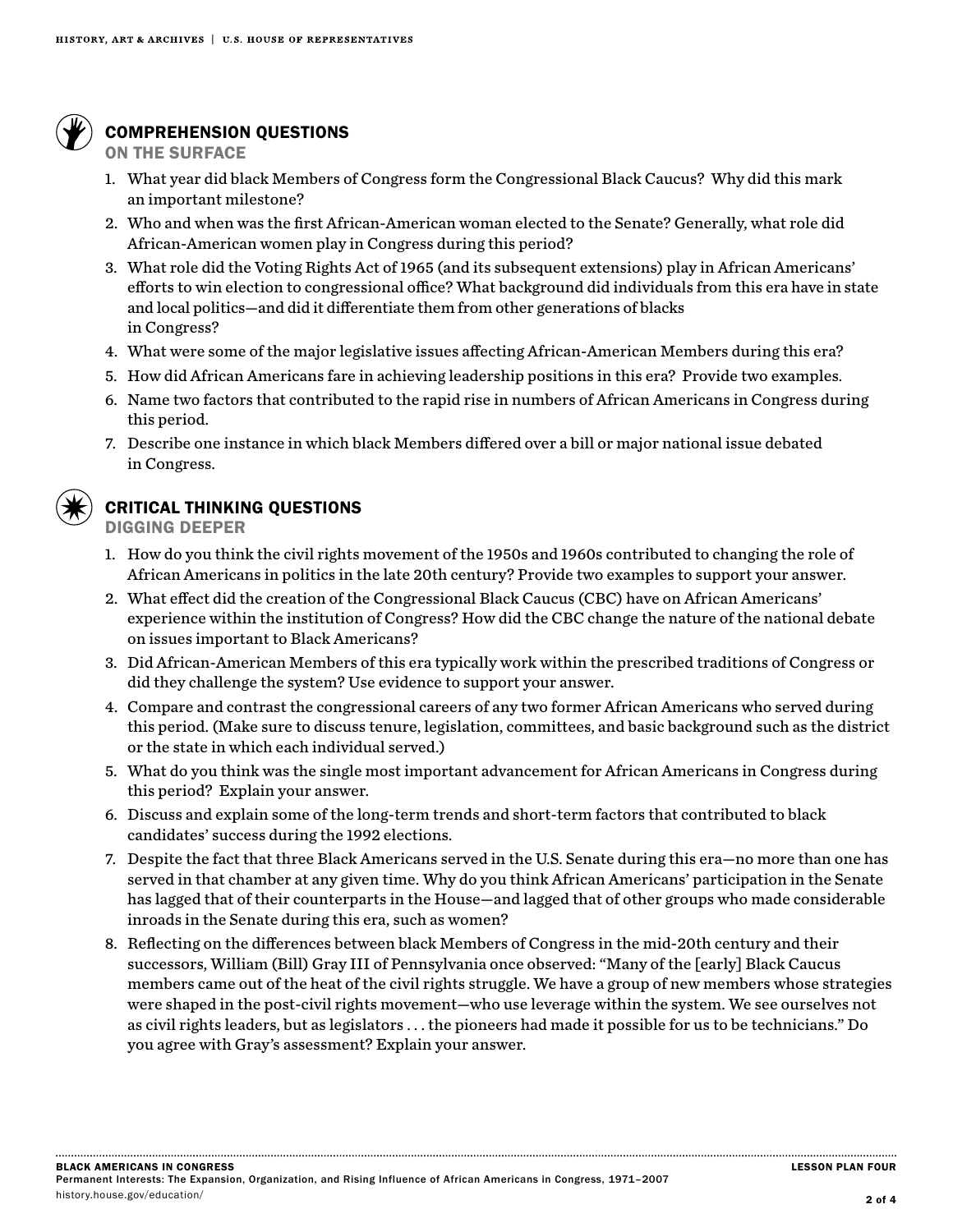

# MAIN EXERCISE

## OPTION 1: COOPERATIVE

Working in small groups, choose a former black Member of Congress from this era and follow the directions below:

- a. Read the profile for your Member.
- b. Write down any important notes.
- c. Scenario: You have been assigned the task of designing a museum exhibit to describe the life of Congressman or Congresswoman \_\_\_\_\_. The exhibit should include information on all aspects of his or her life, but should focus on the Member's congressional service.

What should be included:

- Original title of exhibit that helps explain the Member's legacy
- 50-word exhibit label that summarizes congressional career
- Three artifacts chosen by you that best represent the Member's legacy
- A creative teaching tool for museum visitors that covers the highlights of his or her career in Congress (committees, key legislation, state or district represented, etc.)

#### OPTION 2: HYPOTHETICAL

- 1. You are an African-American Representative elected to office in this era. You are a member of the Congressional Black Caucus (CBC) and have largely supported that organization throughout your career in the House. You recently have been appointed to a prominent leadership position by your party. Party leaders have asked you to support a budget plan that differs from one supported by the CBC. Based on what you've read about black Members who attained leadership positions in this era, explain how you might seek to balance these competing loyalties.
- 2. You are an African-American Member of Congress during the 1990s at the height of the debate about cutting back spending on the national welfare system—potentially affecting millions of urban and rural poor. Take one of the two following positions:
	- a. You support leaving welfare intact. Write a 300–400 word floor speech (for the House or the Senate) in which you try to persuade your colleagues to support your position and to encourage them to vote with you.
	- b. You support changing the welfare system. Write a 300–400 word floor speech (for the House or the Senate) in which you set out the reasons you support changing welfare and ask your colleagues to vote with you.
- 3. You are an African-American candidate for either the House or the Senate, campaigning in the 1990s. Develop a list of specific issues that you will incorporate into your campaign platform (i.e. education, foreign policy, economic policy, health care). Beyond these issues, decide how you will craft your campaign message: will you appeal to traditional "black interests" or will you run as a candidate who appeals to a wide cross section of voters in your district? Offer justifications for your strategy.



# SUGGESTED EXTENDED ACTIVITIES

- 1. Design a timeline of significant events for the African Americans in Congress who served during this era.
- 2. Track voting records of black Members on key issues of the period (e.g. apartheid, welfare and housing, voting rights).
- 3. Write a 100-word obituary for one of the African-American Members.
- 4. Design a campaign website for a black candidate for Congress during this period.